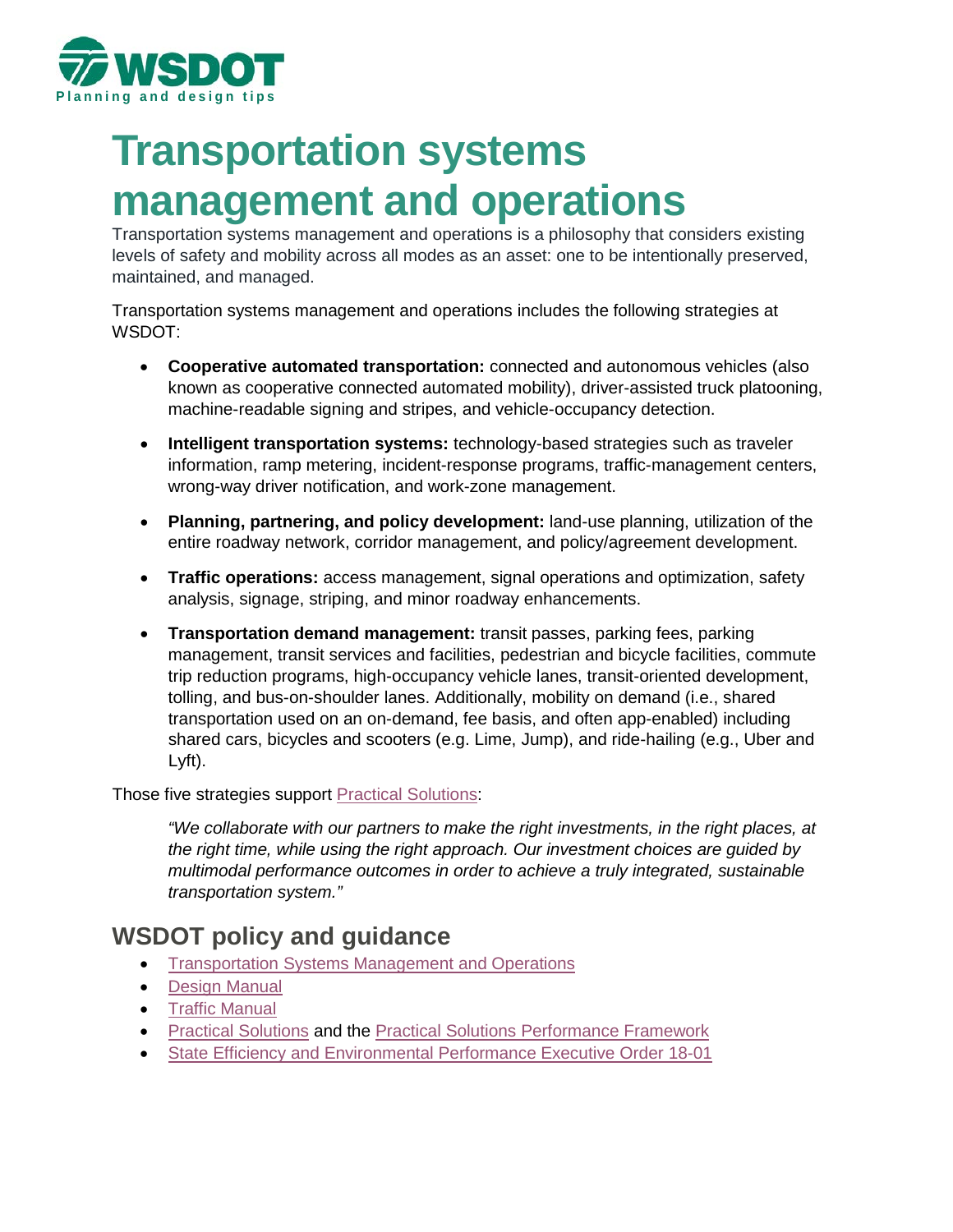Other useful agency resources:

- The [Transportation Data, Geographic Information Systems and Modeling Office](https://www.wsdot.wa.gov/mapsdata/tdgo_home.htm) provides travel-time profiles that illustrate peak-period trips on a roadway segment.
- Statewide Planning Office Sugar Access Geographic Information Systems plug-in.

If the project proposes something not discussed in the WSDOT Design Manual, contact the regional assistant state design engineer to discuss appropriate documentation.

# **Additional resources**

- [Transportation systems management and operations training,](https://www.citeconsortium.org/course/) CITE Consortium
- [OnTheMap,](https://onthemap.ces.census.gov/) U.S. Census

# **User tips**

Transportation system management and operations enables more efficient use of existing transportation facilities and services. These efficiencies address performance gaps and delay or eliminate the need for major roadway construction projects. They can be used in all contexts: urban, suburban, and rural.

Expanding roadways is not as feasible today as it once was due to the need to invest in maintenance and preservation, limited funding, physical constraints, environmental impacts, impacts on historically disadvantaged populations, rapid population and travel growth, and changing public opinion.

Expanding highways does not resolve traffic congestion in locations with high travel demand. In these conditions, highway capacity-expansion projects may be quickly filled with additional traffic. This occurs due to a combination of factors, including shifts in individual choices (e.g., travel time, route, and mode) and land-development decisions (e.g., residential and business location, changes in regional population and economic growth). Travel-demand modeling and forecasting accounts for some, but not all, of these factors.

### Identify performance gaps

Use data and analysis and work with local communities to identify performance gaps. Consider:

- Local interests and broader system or network performance.
- Performance of various modes, including freight (local and interstate), transit, active transportation, and human services transportation.
- Person throughput, vehicle occupancy, and mode shift.
- Safety, particularly for the most vulnerable travelers, bicyclists, pedestrians, and people with special transportation needs.

Examples of performance gaps include:

- Bottlenecks
- Recurring daily or seasonal congestion
- Non-recurring congestion
- Reliability
- Travel times
- Truck-turning path conflicts